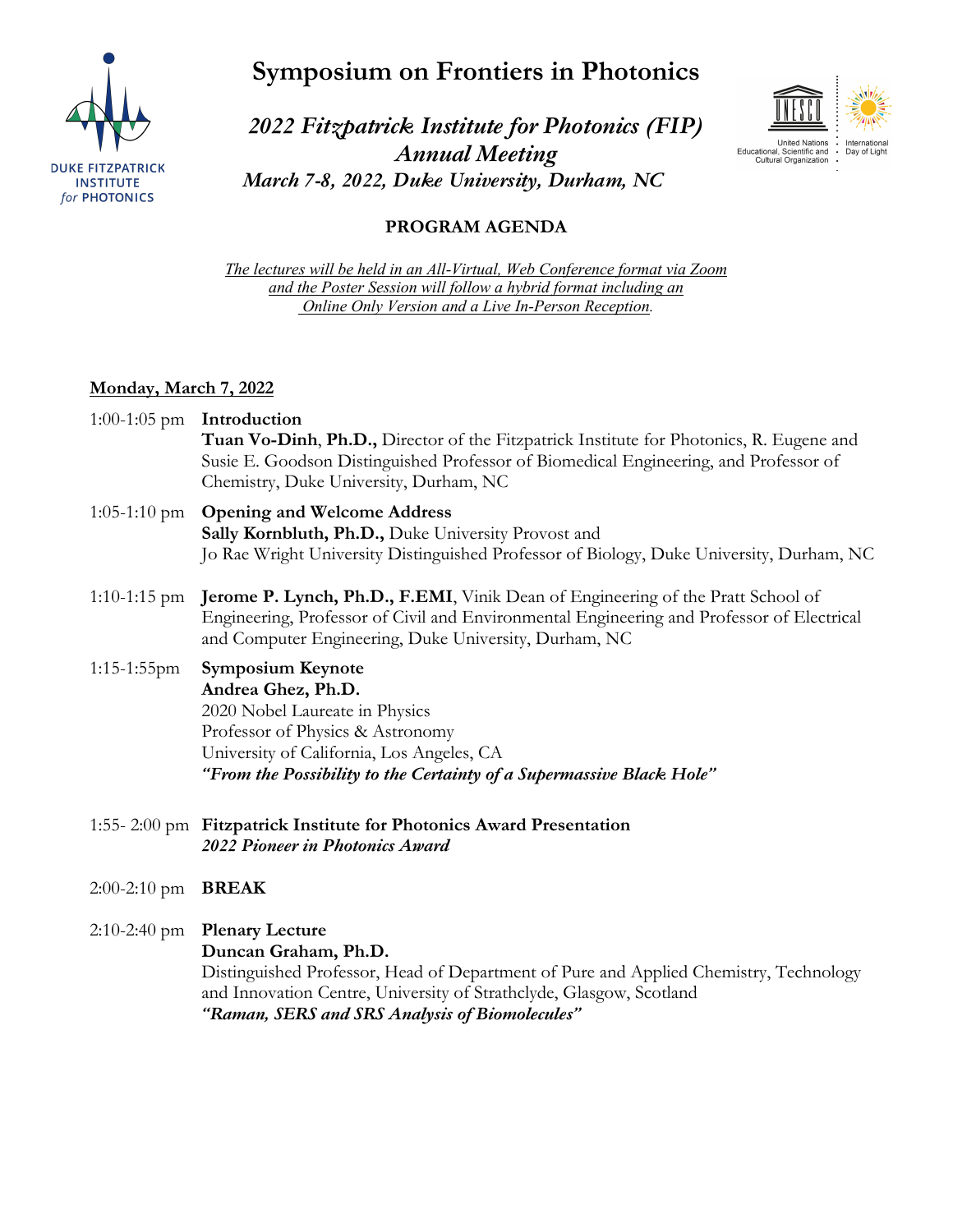2:40-4:15 pm **Session 1: Special Topic – Photonics For Health: From Medical Diagnostics to Tracking Germs and Viruses in the Pandemic Era**

# *Celebration of the 200th Anniversary of Louis Pasteur, The pioneer in modern germ theory and vaccine development*

**Chair: Christoph Schmidt**, **Ph.D**., Hertha Sponer Distinguished Professor of Physics, Professor of Biomedical Engineering, Professor of Biology, Duke University, Durham, NC

2:40-3:05 pm **Invited Lecture Laura M. Lechuga, Ph.D.** Professor, Group Leader of NanoBiosensors and Bioanalytical Applications Group, Catalan Institute of Nanoscience and Nanotechnology, Bellaterra, Barcelona, Spain *"Nanophotonics Biosensors for Ultrasensitive Diagnostics at the Point-of-Need"*

3:05-3:30 pm **Invited Lecture Kimberly Hamad-Schifferli, Ph.D.** Associate Professor, Department of Engineering, Affiliate Faculty, School for the Environment, University of Massachusetts Boston, Boston, MA *"Rapid Diagnostics for Infectious Diseases Using Gold Nanoparticles"*

# 3:30-3:55 pm **Invited Lecture Zachary Schultz, Ph.D.** Associate Professor, Department of Chemistry and Biochemistry, The Ohio State University, Columbus, OH *"SERS Imaging in Live Cells"*

3:55-4:15 pm **Tuan Vo-Dinh, Ph.D.** R. Eugene and Susie E. Goodson Distinguished Professor of Biomedical Engineering, Professor of Chemistry, and Director of the Fitzpatrick Institute for Photonics, Duke University, Durham, NC *"Nanoplasmonics Systems: From Early Cancer Diagnostics to Infectious Disease Detection"*

4:15-4:25pm **BREAK**

### 4:25-5:40 pm **Session 2: Special Topic – Photonics and Astronomy: Light Path Beyond the Stars**

**Chair: Christopher Walter**, **Ph.D**., Professor, Cosmology and Astrophysics, Department of Physics, Interim Associate Chair of Physics, Duke University, Durham, NC

4:25-4:50 pm **Invited Lecture Anna Frebel, Ph.D.** Professor of Physics, Principal Investigator, MIT Kavli Institute for Astrophysics and Space Research, Massachusetts Institute of Technology, Boston, MA *"Discovering the Oldest Stars in the Milky Way and Its Dwarf Galaxies with High-Resolution Optical Spectroscopy"*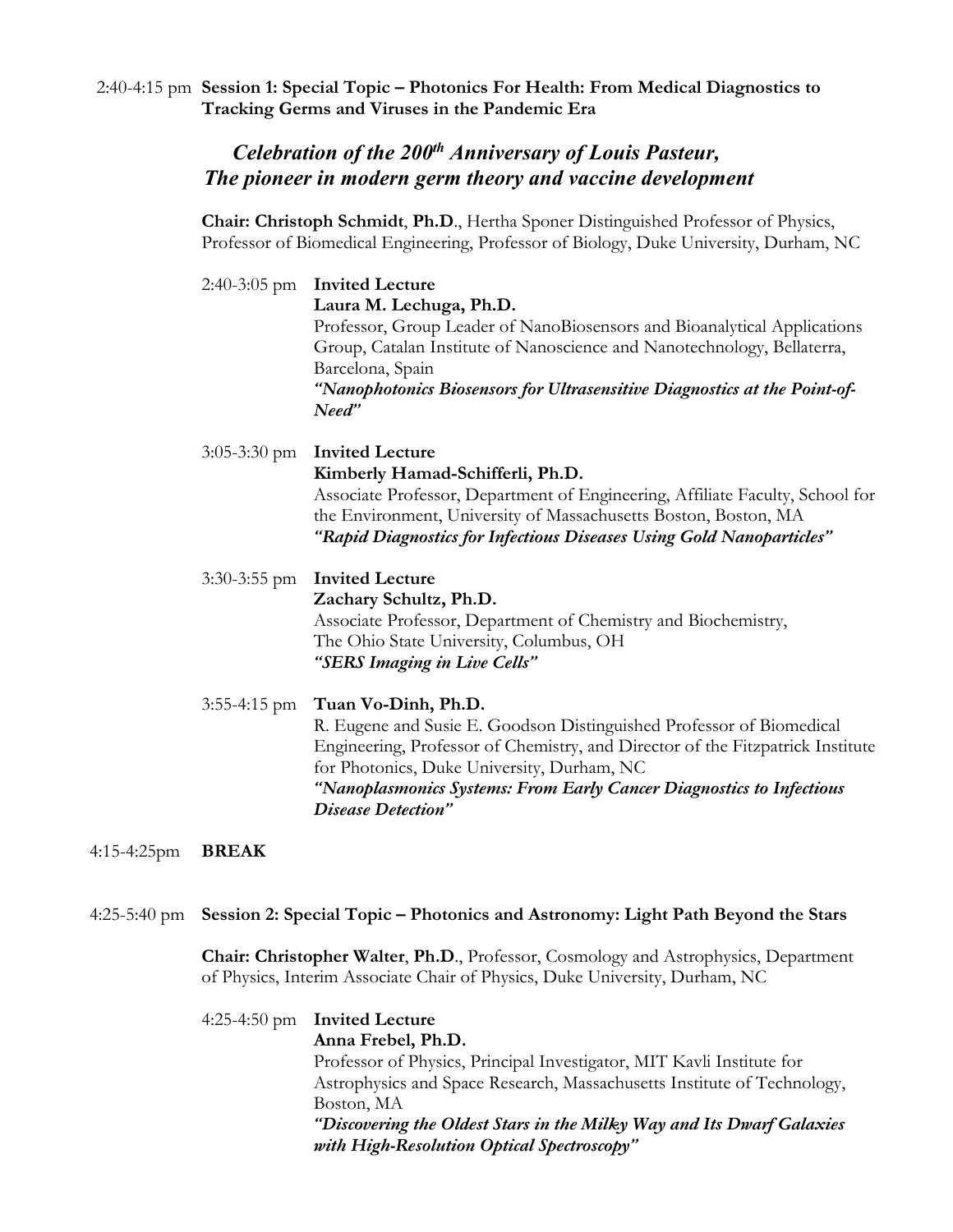|  | 4:50-5:15 pm Invited Lecture                                            |
|--|-------------------------------------------------------------------------|
|  | Catherine Heymans, Ph.D.                                                |
|  | Professor, Astronomer Royal of Scotland, Institute for Astronomy,       |
|  | University of Edinburgh, Edinburgh, Scotland                            |
|  | "New Directions in Cosmology"                                           |
|  | 5:15-5:40 pm Invited Lecture. CANCELLED                                 |
|  | Feryal Özel, Ph.D.                                                      |
|  | Professor, Departments of Astronomy and Physics, University of Arizona, |
|  | Tucson, AZ                                                              |
|  | "From Images of a Black Hole to Tests of General Relativity"            |
|  | 5:15-5:40 pm Duke Cosmology & Astrophysics Team                         |
|  | Daniel Scolnic, Ph.D., Assistant Professor                              |
|  | Department of Physics, Duke University, Durham, NC                      |
|  | "Measuring the Expansion Rate of the Universe Using a 'Distance'        |
|  | Ladder' of Photometry"                                                  |
|  |                                                                         |

## **Tuesday, March 8, 2022**

#### **12:00 – 1:00pm SPECIAL IN-PERSON POSTER SESSION RECEPTION – FITZPATRICK ATRIUM** \_\_\_\_\_\_\_\_\_\_\_\_\_\_\_\_\_\_\_\_\_\_\_\_\_\_\_\_\_\_\_\_\_\_\_\_\_\_\_\_\_\_\_\_\_\_\_\_\_\_\_\_\_\_\_\_\_\_\_\_\_\_\_\_\_\_\_\_\_\_\_\_\_\_\_\_\_\_\_

\_\_\_\_\_\_\_\_\_\_\_\_\_\_\_\_\_\_\_\_\_\_\_\_\_\_\_\_\_\_\_\_\_\_\_\_\_\_\_\_\_\_\_\_\_\_\_\_\_\_\_\_\_\_\_\_\_\_\_\_\_\_\_\_\_\_\_\_\_\_\_\_\_\_\_\_\_\_\_

#### 1:00-1:30 pm **Plenary Lecture**

**Thomas Thundat, Ph.D.** Professor, Empire Innovation Professor, Chemical and Biological Engineering, School of Engineering and Applied Sciences, University of Buffalo, The State University of New York Buffalo, NY *"Molecular Recognition Using Nanomechanical Photothermal Effects"*

#### 1:30-3:05 pm **Session 3: Special Topic – Next-Generation: Photonics Sensing & Imaging**

**Chair: Christopher Monroe**, **Ph.D.,** Gilhuly Family Presidential Distinguished Professor, Departments of Electrical and Computer Engineering and Physics, Director, Duke Quantum Center, Duke University, Durham, NC

# 1:30-1:55 pm **Invited Lecture Sylvain Gigan, Ph.D.,** Professor of Physics, Laboratoire Kastler-Brossel, Sorbonne University, Paris, France *"A Sneak Peek with Light into Opaque Materials: from Imaging to Computing"*

1:55-2:20 pm **Invited Lecture Dan Oron, Ph.D.,** Professor, The Harry Weinrebe Professional of Laser Physics, Weizmann Institute of Science, Rehovot, Israel *"Quantum Enhanced Superresolution Microscopy"*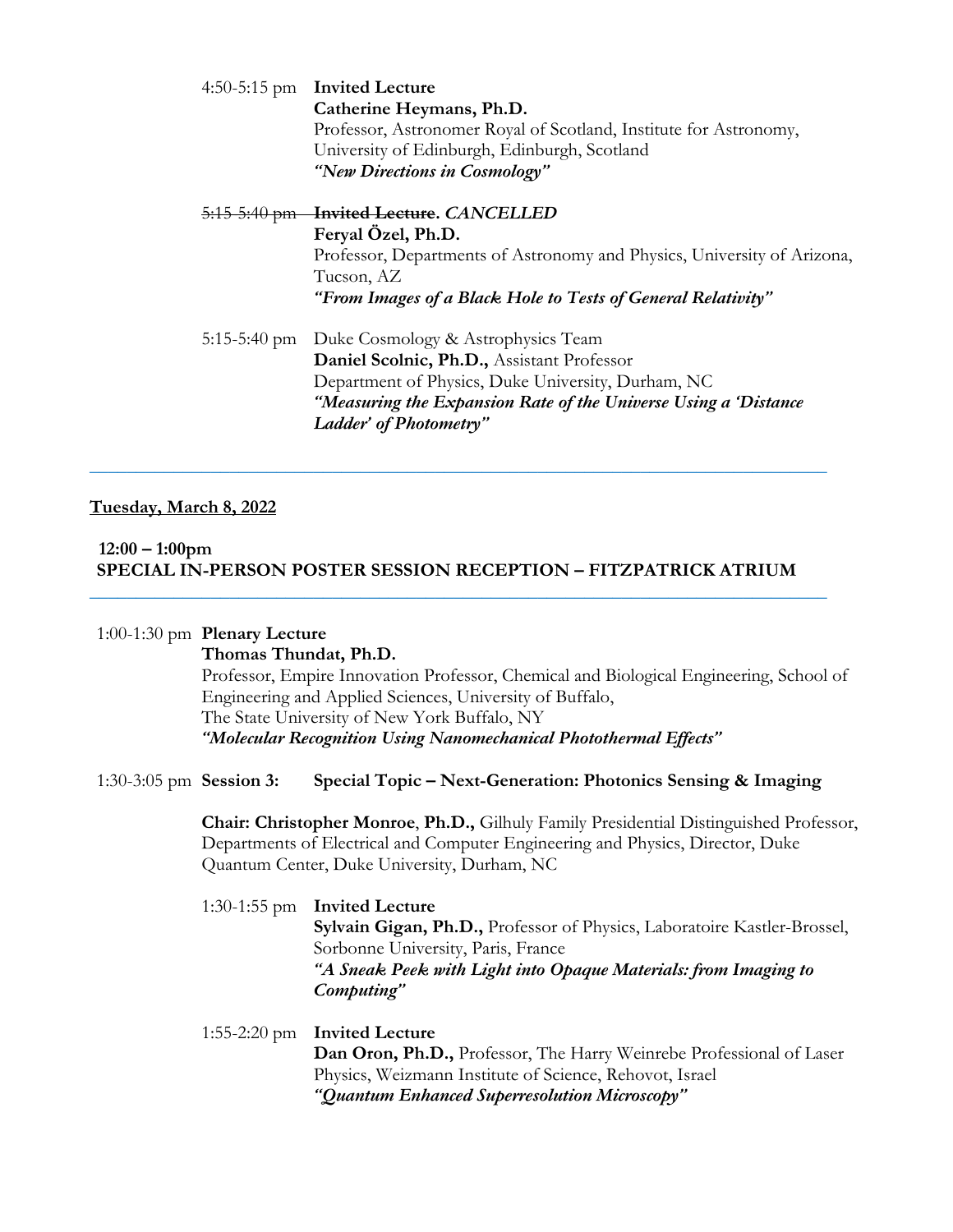2:20-2:45 pm **Invited Lecture Raphael C. Pooser, Ph.D.,** Distinguished Research Scientist, Group Leader, Quantum Computing and Sensing Group, Oak Ridge National Laboratory, Oak Ridge, TN *"21st Century Quantum Optical Sensors"*

2:45-3:05 pm **Christopher Monroe**, **Ph.D.,** Gilhuly Family Presidential Distinguished Professor, Departments of Electrical and Computer Engineering and Physics, Director, Duke Quantum Center, Duke University, Durham, NC *"Imaging of Single Atoms and Quantum Computers"*

- 3:05-3:20 pm **BREAK**
- 3:20-4:35 pm **Session 4:** *Advanced Photonics System I*

**Chair: Natalia Litchinitser**, **Ph.D.,** Professor, Department of Electrical and Computer Engineering, Duke University, Durham, NC

# 3:20-3:45 pm **Invited Lecture Hatice Altug**, **Ph.D.,** Professor, Department of Bioengineering, Head of Bionanophotonic Systems Laboratory, Ecole Polytechnique Federale de Lausanne (EPFL), Lausanne, Switzerland *"Frontiers in Nanophotonics: Enabling Technology for Optical Biosensing and Bioimaging"*

- 3:45-4:05 pm **Jessilyn Dunn, Ph.D.,** Assistant Professor of Biomedical Engineering, Assistant Professor of Biostatistics and Bioinformatics, Assistant Professor of Electrical and Computer Engineering, Duke University, Durham, NC *"Optical Sensing for Digital Biomarker Development"*
- 4:05-4:25 pm **Christoph Schmidt, Ph.D**., Hertha Sponer Distinguished Professor of Physics, Professor of Biomedical Engineering, Professor of Biology, Duke University, Durham, NC *"Imaging and mechanical probing of Drosophila mechanosensory organs"*
- 4:25-4:40 pm **BREAK**

4:40-5:45 pm **Session 5:** *Advanced Photonics Systems II*

**Chair: Yiyang Gong**, **Ph.D.,** Assistant Professor, Department of Biomedical Engineering, Duke University, Durham, NC

- 4:40-5:05 pm **Invited Lecture Joerg Bewersdorf, Ph.D.,** Professor, Cell Biology and of Biomedical Engineering, Yale University, New Haven, CT *"All-Optical Super-Resolution Imaging of Molecules in Their Nanoscale Cellular Context"*
- 5:05-5:25 pm **Alberto Bartesaghi, Ph.D.,** Associate Professor of Computer Science, Associate Professor of Biochemistry, Duke University, Durham, NC *"SmartScope: AI-Driven Navigation for High-Throughput Cryo-EM"*